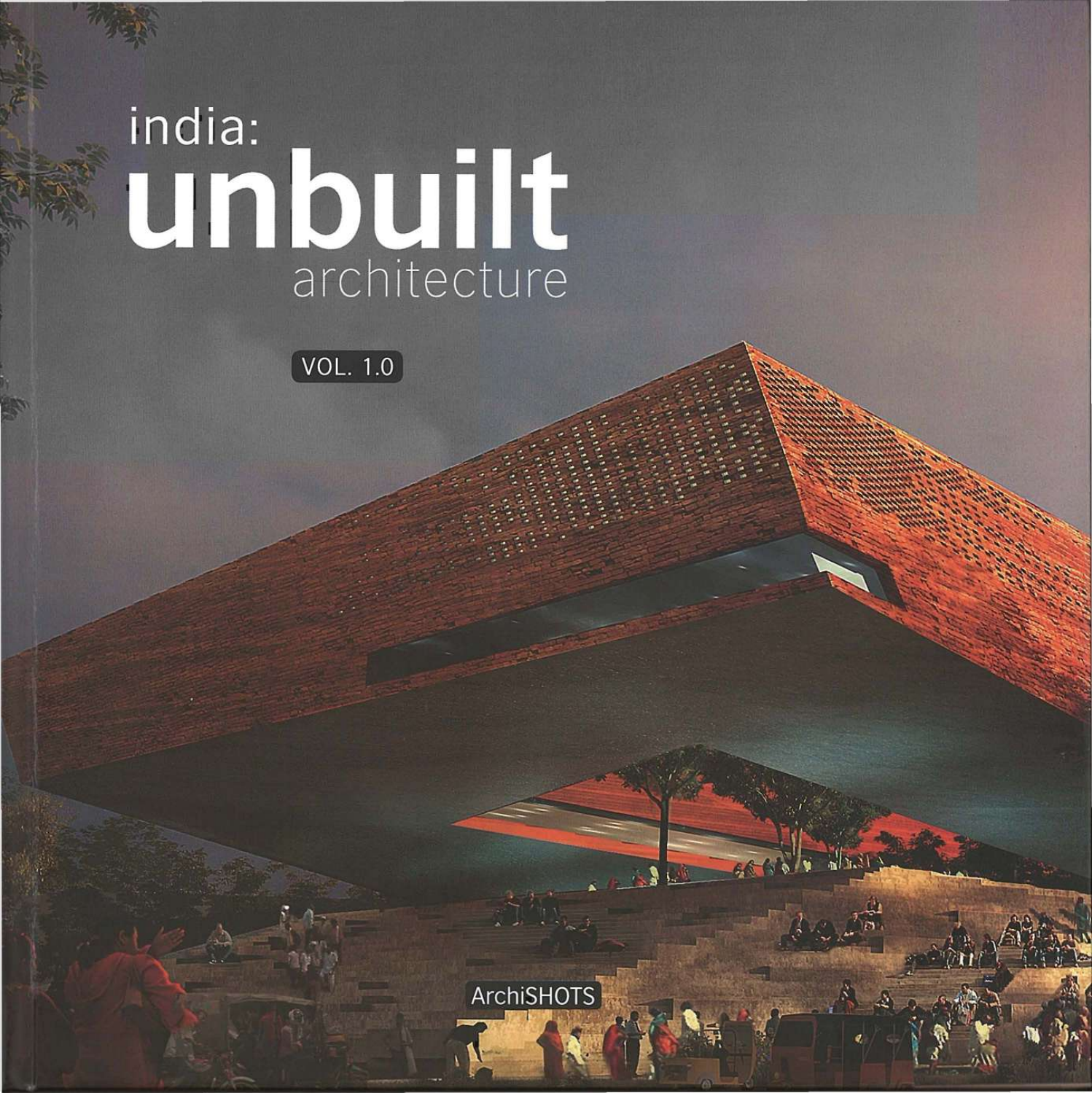·**.'** 

 $\mathbb{Z}^{N\times N}$  .  $\mathbb{Z}$  .



## **Assam Valley School**

**Romi Khosla Design Studios** 

AVS

**JUNIOR** 

**SCHOOL** 

The school board reached out to Romi Khosla Design Studios (RKDS) in 2012 to finally design the Junior school. The intention was for the junior school to be a completely self-sustained entity. The children would learn, live, eat and play within the defined confines of the junior school campus. away from the middle and senior schools.

| Location       | Harchurah-Sonitpur, Assam                                     |
|----------------|---------------------------------------------------------------|
| Client         | McLeod Russel India Limited                                   |
| Team           | Romi Khosla, Martand Khosla,<br>Pedro Garcia, Chandu Arsikere |
|                | Rajnish Pant, Charlottee Sein                                 |
| Site Area      | 5.86 Acres                                                    |
| <b>BU</b> Area | 78.738 S.Ft.                                                  |
| Design Year    | 2011                                                          |
|                |                                                               |

**Fact File Fact File COLLEG EXECUTE:** Designed by Romi Khosla in 199\_the Assam Valley School caters to children of the employees of Assam's tea estates. The original school began from year 5 and went on till year 12. Though there had been an intention to build a primary school, it did not form part of the phase I and phase II developments of the school.

An area on the master plan was designated for the junior school and RKDS made a detailed proposal to the Board keeping in mind the school's early years' learning program and child nurturing as central to the teaching and residential areas.